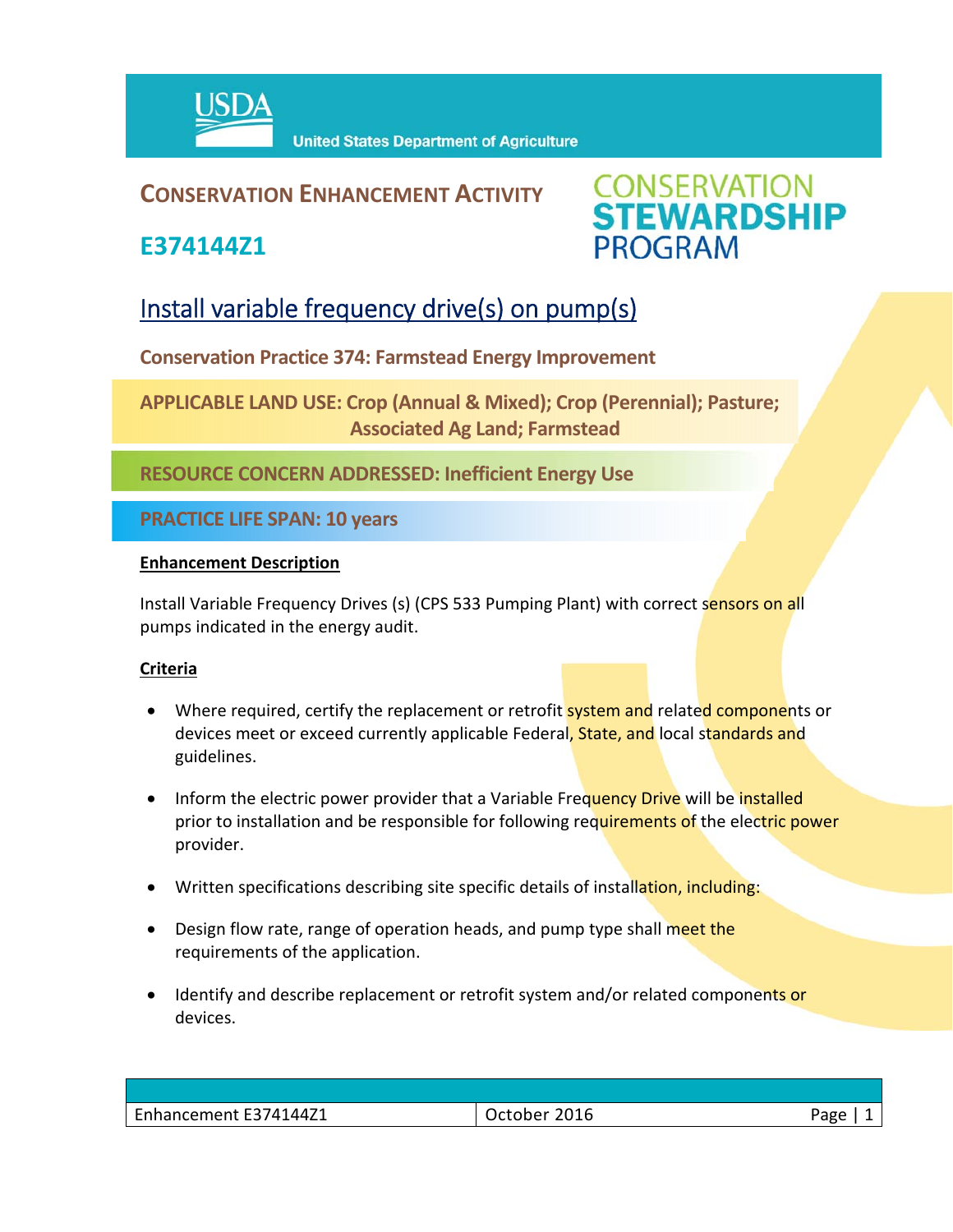

**United States Department of Agriculture** 

 Document system energy usage and resulting potential energy savings from the implementation of this enhancement.

## **CONSERVATION<br>STEWARDSHIP PROGRAM**

- Plan view showing the location of the measures in relation to other structures or natural features, where appropriate.
- Detail drawings of measures and appurtenances, such as piping, inlet and outlet connections, mounting, foundations, and other structural components, where appropriate.
- Control panel shall provide a read out display of flow rate or pressure.
- Unit shall be protected from overheating.
- Electrical wiring shall meet the requirements of the National Electrical Code.
- Power unit(s) shall match pump requirements and be capable of operating efficiency and effectively within the planned range of conditions.
- Power unit(s) shall be sized to meet horsepower requirements of pump, including efficiency, service factor, and environmental conditions.
- Note: 1 horsepower (hp) = 0.75 kilowatts (kW)
- Pump power unit(s) shall be selected based on the availability and cost of power, operating conditions, need of automation and other site specific objectives.
- Operation and maintenance plan shall be developed that is consistent with the purposes of this practice, its intended life, and safety requirements.

#### **Documentation Requirements**

- Where appropriate, complete Farmstead Energy Improvement (CPS 374) or Pumping Plant (CPS 533) documents per the Plans and Specifications for the planned purpose.
- Operation and Maintenance plan specific to each fuel source, including;
	- o Proper shut down and startup procedures.

| Enhancement E374144Z1 | $\cdot$ 2016<br>.Jctober | Page |
|-----------------------|--------------------------|------|